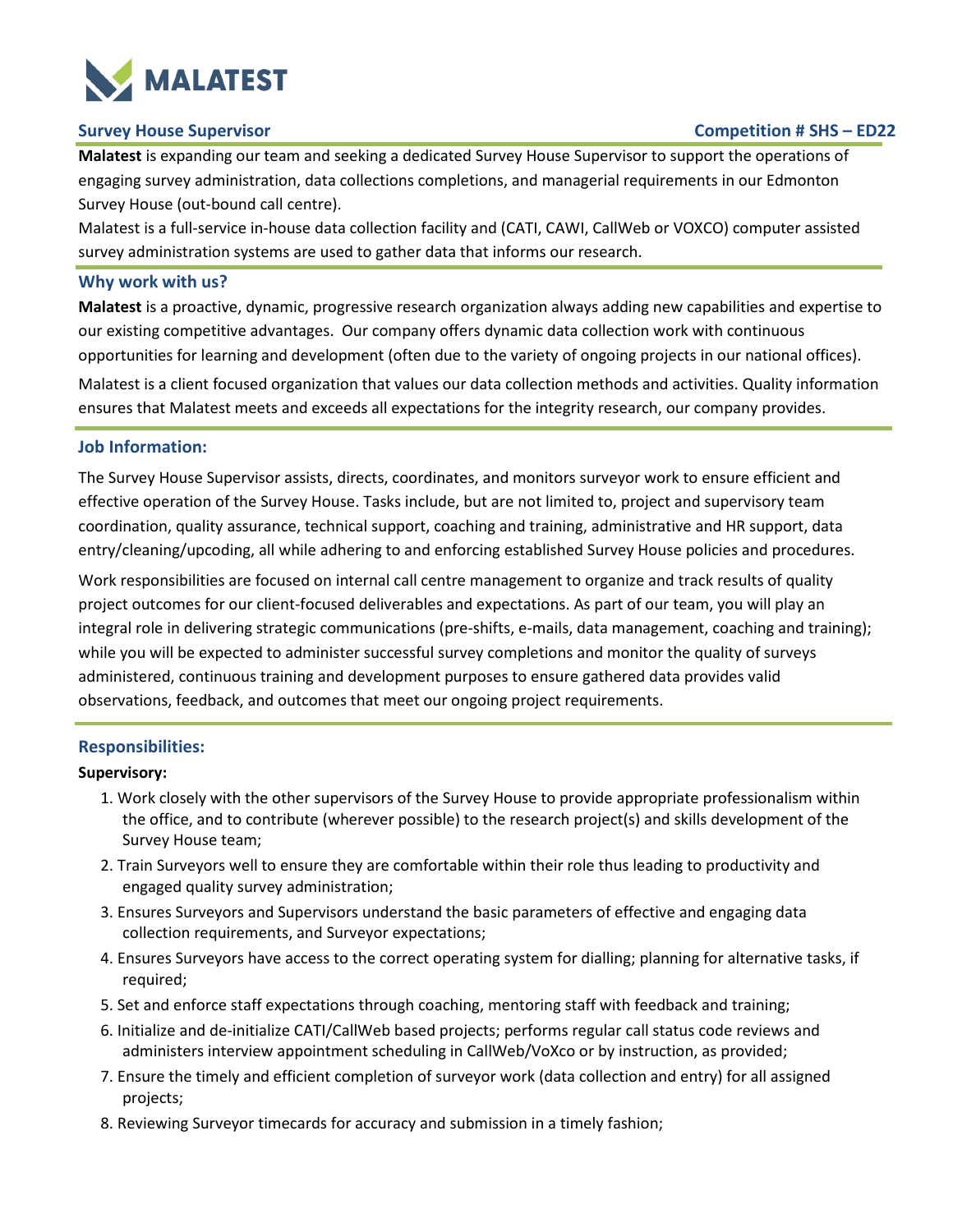

- 9. Recruit and train Supervisory and Surveyor candidates based on management direction on workforce needs and challenges;
- 10. Create, post, and assign in-house workstations and maintain equipment;
- 11. Professionalism and influential impact demonstrated by adhering to the codes of conduct, while providing ongoing, consistent support to the Survey House operations, Manager, Supervisory team and Surveyors;

## **Other Responsibilities:**

- 12. Up code, clean, and organize collected records within a database, in an efficient and accurate manner;
- 13. Develop oneself through mentoring/coaching, role modelling, participating in presentations of in-house training, workshops and/or informational sessions, as well as through any individual performance assessments and/or reviews;
- 14. Arriving at the office on-time and ready to work. Providing the agreed-upon availability, submitting it in a timely manner, and adhering to your scheduled shifts;
- 15. Uphold and contribute to the policies, procedures, privacy, and confidentiality requirements of the current company practices;
- 16. Generating new business by acting as a professional ambassador of the company; delivering tasks on time, on budget and according to quality standards;
- 17. Other tasks as related to the successful operations of the Survey House (i.e. reading memos, policy updates, and other applicable training materials, and assisting in workstation set-up, cleanliness, and office initiatives as requested);

## **Qualifications:**

- Grade 12 or equivalent is required;
- Post-secondary education in the social sciences, information management, business administration, or other field related to research, office administration and/or customer service is considered an asset;
- Typing speed of at least 30 words per minute with a high level of accuracy;
- Proficiency with multi-line telephone systems, MS Word/Excel/Access, and basic internet browsing is required;
- Knowledge of basic fundamentals for Windows operating systems is required;
- Experience hiring, training, scheduling, coaching, and supervising are considered a strong asset;
- 1+ years working within the Survey House or a previous call centre is mandatory.
- Ability to speak and/or write in French, or other language(s) is considered a strong asset.
- A condition of employment, candidates must be legally entitled to work in Canada, obtain security clearance with the Industrial Security Directorate Division of Public Works and Government Services of Canada, and secure vulnerable sector and/or criminal record checks, as required.

# **Posted: June 22, 2022 Closing Date: Open Until Filled**

## **Locations: Edmonton, AB**

**Hours of Work:** Full-time with 40 hours per week; daytime, evenings, and weekends. Hours may vary based on project work, Survey Manager's schedule, and operational requirements

# **Rate of Pay: \$17.00 per hour**